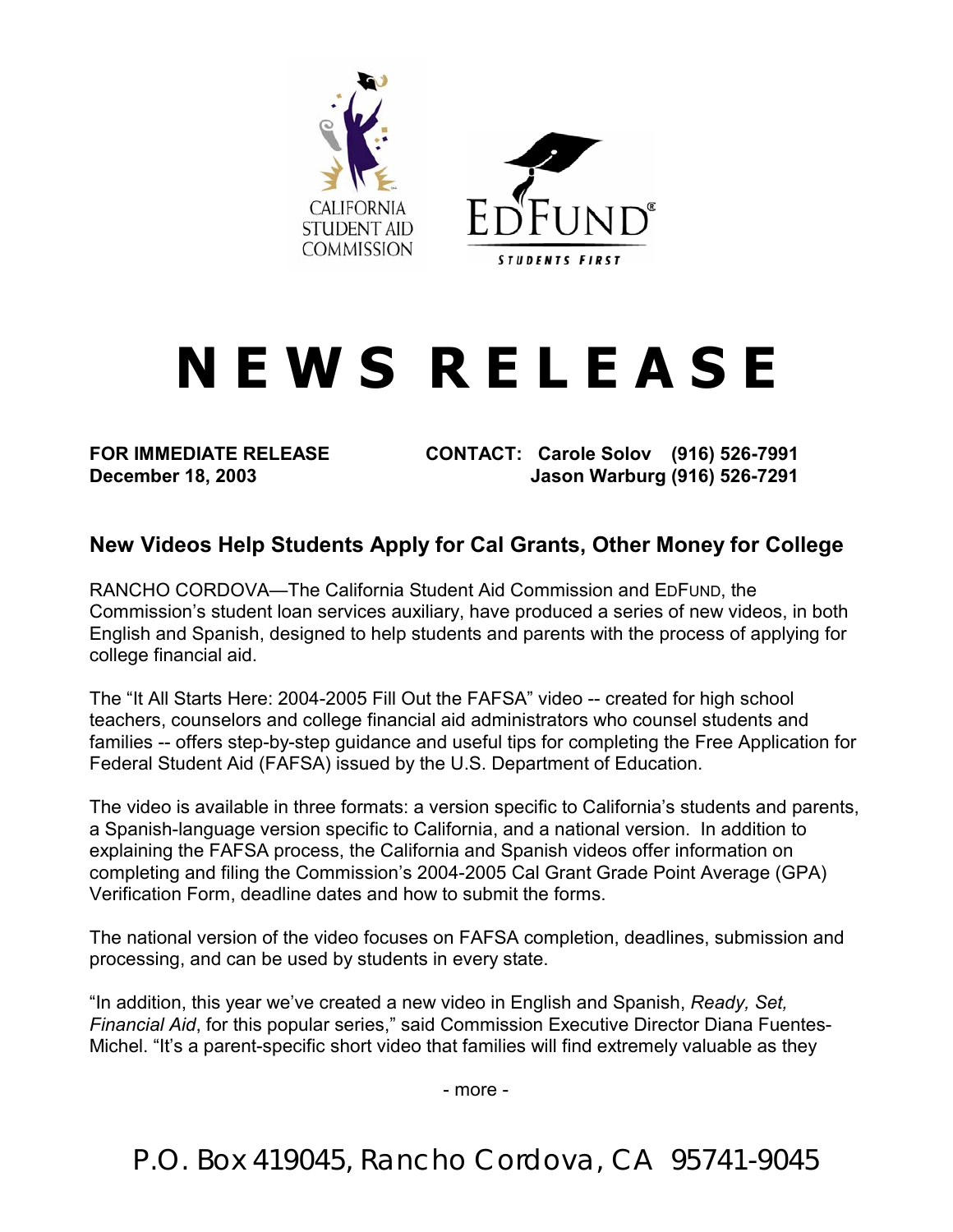begin the college application process. It reminds parents of things to do early to insure a successful college application experience for their student, such as making sure their youth has a Social Security number."

Filing both the FAFSA and the Cal Grant GPA Verification Form is how students apply for a Cal Grant. These grants are guaranteed to students with at least a 2.0 GPA who meet certain income requirements. A Cal Grant is free money for college that does not have to be repaid. To obtain a Cal Grant, students must submit the FAFSA and GPA Verification Form between January 1 and March 2.

The videos complement the *Fund Your Future* student financial aid publication series and other materials produced annually by the Commission and EDFUND, and are provided free to schools and community organizations as a public service.

Schools and colleges may order the FAFSA and financial aid videos several ways from either the Commission or EDFUND:

- Visit the Commission's Web site at *www.csac.ca.gov*, or EDFUND's Web site at *www.edfund.org*
- E-mail orders to *publications@edfund.org*
- Fax an order form to 916.526.8838, the Commission/EDFUND shipping center
- Write to the Shipping center at P.O. Box 419045, Rancho Cordova, CA 95741-9045
- Call the shipping center hotline at 916.526.7282 for personal service

The individual video order numbers are as follows:

**"It All Starts Here" video (teachers, financial aid advisors and high school counselors)** 

- California/English video, V-13
- California/Spanish video, V-24
- National video, V-14

## **"Ready, Set, Financial Aid" video (parents)**

- California/English video, V-27
- California/Spanish video, V-28

For further information on the many California grant and loan forgiveness programs available to students, visit the Commission's Web site at *www.csac.ca.gov* and the new Cal Grant Web site at *www.CalGrant.org* . Further detailed information about the FAFSA is available at *www.fafsa.ed.gov*.

###